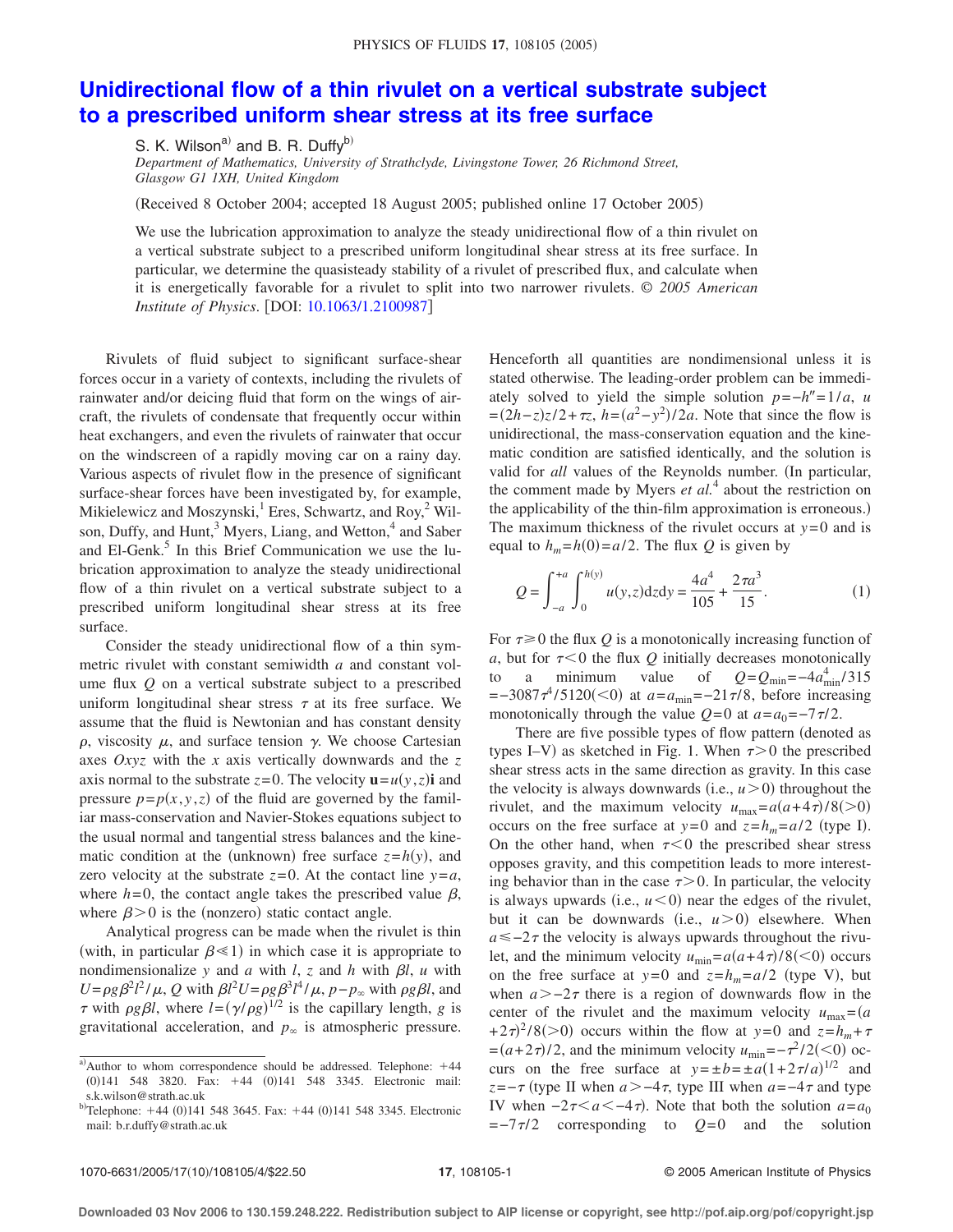

FIG. 1. Sketches of the flow in the cases (a)  $\tau > 0$  (type I), (b)  $\tau < 0$  and  $a > -4\tau$  (type II), (c)  $\tau < 0$  and  $a = -4\tau$  (type III), (d)  $\tau < 0$  and  $-2\tau < a$  $<-4\tau$  (type IV), and (e)  $\tau$  < 0 and  $a \le -2\tau$  (type V). In each part regions of downwards flow  $(i.e.,  $u>0$ ) are shaded in gray while regions of upwards$ flow (i.e.,  $u < 0$ ) are unshaded. In (b), (c), and (d)  $b = a(1 + 2\tau/a)^{1/2}$  and in (b)  $c = a(1 + 4\tau/a)^{1/2}$ . The locations of the maximum and/or minimum velocity are marked with dots  $(①)$  and/or open circles  $(①)$ , respectively.

 $a = a_{\text{min}} = -21\pi/8$  corresponding to  $Q = Q_{\text{min}}$  have type IV behavior. The different flow patterns that can occur when  $\tau$  $0$  can be understood by realizing that the local downwards flux due to gravity varies with  $h$  like  $h^3$  while the local upwards flux due to shear stress varies like *h* 2 . Thus when *h*  $\lt$  –  $\tau$  (and, in particular, near the contact line) the flow is always upwards, while if  $h > -\tau$  the flow is downwards near the substrate and if  $h > -2\tau$  the flow is downwards all the way across the rivulet.

The present solution can be interpreted either as a rivulet of prescribed semiwidth  $a = \overline{a}$ , or as a rivulet of prescribed flux  $Q = \overline{Q}$ . In the case of prescribed semiwidth  $a = \overline{a}$  there is a unique value of  $O$  for all values of  $\tau$ . Figure 2 shows a sketch of *Q* as a function of *a* and summarizes when the different types of flow pattern occur. The shape of the rivulet is independent of  $\tau$ . Increasing (decreasing)  $\tau$  from zero has the effect of increasing (decreasing)  $u$  and hence increasing (decreasing) Q. In the case of prescribed flux  $Q = \overline{Q}$  the possible semiwidths are the positive solutions for *a* of  $Q = \overline{Q}$ . When  $\tau > 0$  there is one solution for all positive values of  $\overline{Q}$ , but no solution when  $\overline{Q}$  is zero or negative. On the other hand, when  $\tau$ <0 there is one solution for  $\overline{Q} \ge 0$ , two solutions for  $Q_{\text{min}} < \bar{Q} < 0$  (the narrower one satisfying  $0 \le a$  $\langle a_{\text{min}} \rangle$  and the wider one  $a_{\text{min}} \langle a \leq a_0 \rangle$ , one solution *a*  $= a_{\text{min}}$  when  $\overline{Q} = Q_{\text{min}}$ , and no solution when  $\overline{Q} < Q_{\text{min}}$ . Figure



FIG. 2. Sketch of *Q* as a function of *a* summarizing when the different types of flow pattern occur for  $\tau > 0$ ,  $\tau = 0$ , and  $\tau < 0$ .

3 shows a sketch of  $a$  as a function of  $\tau$  and summarizes when the different types of flow pattern occur. The shape of the rivulet depends on  $\tau$  via *a*. When  $\tau > 0$  the velocity is always downwards and the effect of increasing the shear stress from zero is always to increase the local velocity of the fluid throughout the rivulet, i.e.,  $\partial u / \partial \tau > 0$  everywhere. Hence, since the flux must remain constant, the rivulet always becomes narrower (and shallower), i.e.,  $\partial a/\partial \tau$  $=-7a/(8a+21\tau)$  < 0. When  $\tau$  < 0 the velocity is always upwards near the edges of the rivulet, but may be downwards elsewhere. Moreover, the effect of decreasing the shear stress from zero can be either to increase or to decrease the local velocity. However, the net effect of the changes to the size of the rivulet and to the velocity along it are that when *a*  $\leq a_{\text{min}}$  the rivulet always becomes narrower (and shallower), i.e.,  $\partial a / \partial \tau > 0$ , whereas when  $a > a_{\min}$  the rivulet always becomes wider (and deeper), i.e.,  $\partial a / \partial \tau \leq 0$ .

A full stability analysis is beyond the scope of the present work, but in the case of prescribed flux  $Q = \overline{Q}$  we can generalize the quasisteady stability analysis of a purely



FIG. 3. Sketch of  $a$  as a function of  $\tau$  summarizing when the different types of flow pattern occur for  $\overline{Q} > 0$ ,  $\overline{Q} = 0$ , and  $\overline{Q} < 0$ . Here  $\tau_1 = -(-35\overline{Q}/16)^{1/4}$ ,  $\tau_{\text{max}} = -(-5120\bar{Q}/3087)^{1/4}$ , and  $\tau_2 = -(105\bar{Q}/128)^{1/4}$ .

**Downloaded 03 Nov 2006 to 130.159.248.222. Redistribution subject to AIP license or copyright, see http://pof.aip.org/pof/copyright.jsp**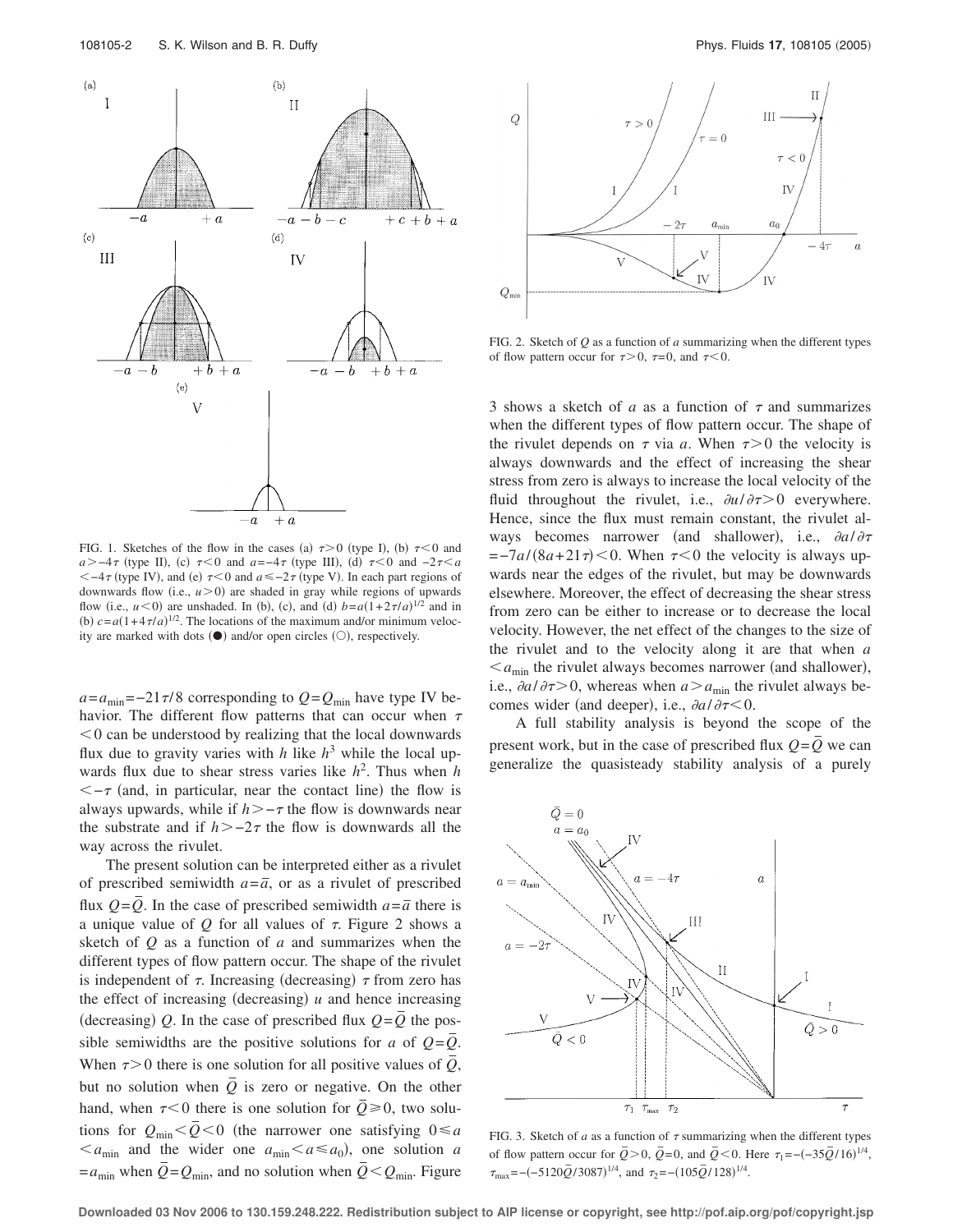gravity-driven rivulet undertaken by Wilson and Duffy.<sup>6</sup> Following the earlier work we assume that the flow remains symmetric and unidirectional and that the quasisteady motion is driven entirely by that of the moving contact line *y*  $=A$ , where  $A = A(t)$ . Furthermore, we assume that the speed of the moving contact line, *A*-, and the dynamic contact angle,  $\theta = \theta(t)$ , are related by a general "Tanner law" in the form  $A' = F(\theta)$ , where the function  $F(\theta)$  satisfies  $F(1) = 0$  and is monotonically increasing near  $\theta = 1$ . Perturbing about the constant steady-state values of the semiwidth and the contact angle  $A = a$  and  $\theta = 1$  by writing  $A = a + a_1(t)$  and  $\theta = 1 + \theta_1(t)$ yields

$$
a_1' = \frac{M(\lambda a_1)^m}{m!},\tag{2}
$$

where  $M = d^m F/d\theta^m|_{\theta=1} > 0$  (*m*=1,3,5,...) is the first nonzero derivative of  $F(\theta)$  evaluated at  $\theta = 1$  and

$$
\lambda = -\frac{Q_A}{Q_\theta}\bigg|_{A=a,\theta=1} = -\frac{8a + 21\tau}{2a(3a + 7\tau)}.
$$
 (3)

Equation (2) can be immediately solved for  $a_1$  and this solution shows that, whatever the specific form of  $F(\theta)$ , the rivulet is unstable to small perturbations when  $\lambda > 0$  and stable when  $\lambda < 0$ . Hence when  $\tau \ge 0$  and when  $\tau < 0$  and  $\overline{Q} \ge 0$  the rivulet is always stable, while when  $\tau < 0$  and  $Q_{\text{min}} \leq \bar{Q} < 0$  the wider rivulet is always stable and the narrower rivulet is stable when  $0 \le a \le -7\tau/3$  but unstable when  $-7\tau/3 < a < a_{\min} = -21\tau/8.$ 

We can also address the question posed by Schmuki and Laso<sup>7</sup> and Myers *et al.*<sup>4</sup> of whether or not it is ever energetically favorable for a rivulet to split into two or more subrivulets. The total energy of the rivulet is the sum of its kinetic energy and surface energy. Momentarily reverting to dimensional variables, the kinetic energy (per unit length) is given by

$$
\frac{\rho}{2} \int_{-a}^{+a} \int_{0}^{h} u^2 \mathrm{d}z \mathrm{d}y \tag{4}
$$

and the surface energy, or, more precisely, the difference between the surface energy of the rivulet and the surface energy of the dry substrate (per unit length) is given by

$$
\gamma \left[ \int_{-a}^{+a} (1 + h'^2)^{1/2} dy - 2a \cos \beta \right].
$$
 (5)

Thus, if we nondimensionalize energy (per unit length) with  $\rho U^2 \beta l^2 = \rho^3 g^2 \beta^5 l^6 / \mu^2$  then the leading-order energy of the rivulet, *E*, is given by

$$
E = \int_{-a}^{+a} \frac{h^5}{15} + \frac{5\pi h^4}{24} + \frac{\tau^2 h^3}{6} dy + \frac{1}{W} \left[ \frac{1}{2} \int_{-a}^{+a} h'^2 dy + a \right],\tag{6}
$$

which can be evaluated explicitly to yield

$$
E = \frac{16a^6}{103\ 95} + \frac{2\pi a^5}{189} + \frac{2\tau^2 a^4}{105} + \frac{4a}{3W},\tag{7}
$$

where  $W = \rho l U^2 / \gamma \beta = \gamma^2 \beta^3 / g l \mu^2$  is an appropriately defined Weber number.<sup>8</sup> It can readily be demonstrated that (for a fixed value of  $\tau$ )  $E$  is a monotonically increasing function of *a*. Thus wider rivulets always have more energy than narrower ones, and hence it is *never* energetically favorable for a rivulet to split into one or more *wider* rivulets. However, it can be energetically favorable for a rivulet to split into one or more *narrower* rivulets. Specifically, it is energetically favorable for a rivulet with semiwidth *a* and flux *Q* to split into two rivulets, one with flux  $\lambda Q$  and the other with flux (1)  $-\lambda$ )Q, where  $0 < \lambda \le 1/2$ , if the difference between the energies of the two states,  $\Delta E$ , is positive.

In the special case of a purely gravity-driven rivulet (i.e., the case  $\tau$ =0) the semiwidth is given by  $a = (105Q/4)^{1/4}$ , and when  $a \le a_c$  then  $\Delta E \le 0$  for all  $0 \le \lambda \le 1/2$ , but when *a*  $=a_c$  then  $\Delta E=0$  at  $\lambda =1/2$ , and when  $a > a_c$  then  $\Delta E>0$  at  $\lambda = 1/2$ . Thus for  $a > a_c$  (or equivalently for  $Q > Q_c$ ) it is energetically favorable for the rivulet to split into two equal narrower rivulets, where the critical values of the semiwidth,  $a_c$ , and the flux,  $Q_c$ , are given by

$$
a_c = \left[\frac{3465(2^{3/4} - 1)}{4(1 - 2^{-1/2})W}\right]^{1/5} \approx \frac{4.5805}{W^{1/5}},
$$
\n
$$
Q_c = \frac{4}{105} \left[\frac{3465(2^{3/4} - 1)}{4(1 - 2^{-1/2})W}\right]^{4/5} \approx \frac{16.7703}{W^{4/5}}.
$$
\n(8)

This result agrees qualitatively with Myers *et al.*,<sup>4</sup> who calculated  $a_c$  and  $Q_c$  numerically for a range of values of  $\beta$ .

In the limit of large positive shear stress  $\tau \rightarrow \infty$  when  $Q > 0$ , and for the narrower rivulet in the limit of large negative shear stress  $\tau \rightarrow -\infty$  when  $Q \le 0$ , the leading order semiwidth is given by  $a = (15Q/2\tau)^{1/3}$ , and the behavior of  $\Delta E$  is qualitatively the same as that in the case  $\tau=0$  described above, where  $a_c$  and  $Q_c$  are now given by

$$
a_c = \left[\frac{70(2^{2/3} - 1)}{(1 - 2^{-1/3})\tau^2 W}\right]^{1/3} \approx \frac{5.8413}{\tau^{2/3} W^{1/3}},\tag{9}
$$

.

$$
Q_c = \frac{28(2^{2/3} - 1)}{3(1 - 2^{-1/3})\tau W} \simeq \frac{26.5750}{\tau W}
$$

In particular, this result shows that the conjecture proposed by Myers *et al.*<sup>4</sup> that it is *never* energetically favorable for a purely shear-stress-driven rivulet to split is *not* correct.

When both gravity and shear-stress effects are significant analytical progress is harder. However, we can still make progress numerically. Before doing this it is convenient to remove *W* from the problem by scaling *a* with  $W^{-1/5}$ ,  $\tau$  with  $W^{-1/5}$ , *Q* with  $W^{-4/5}$ , and *E* with  $W^{-6/5}$ . When  $Q>0$  the behavior is qualitatively the same as that in the case  $\tau=0$ . When  $Q_{\text{min}} \leq Q \leq 0$  (which is possible only when  $\tau \leq 0$ ) the situation is somewhat more complicated. In this case there are always two possible rivulets with the same flux (the narrower one satisfying  $0 < a \le a_{\text{min}}$  and the wider one  $a_{\text{min}}$  $\leq a \leq a_0$ ). As we have already seen, it is *always* energetically favorable for the wider rivulet to "split" into the narrower

**Downloaded 03 Nov 2006 to 130.159.248.222. Redistribution subject to AIP license or copyright, see http://pof.aip.org/pof/copyright.jsp**